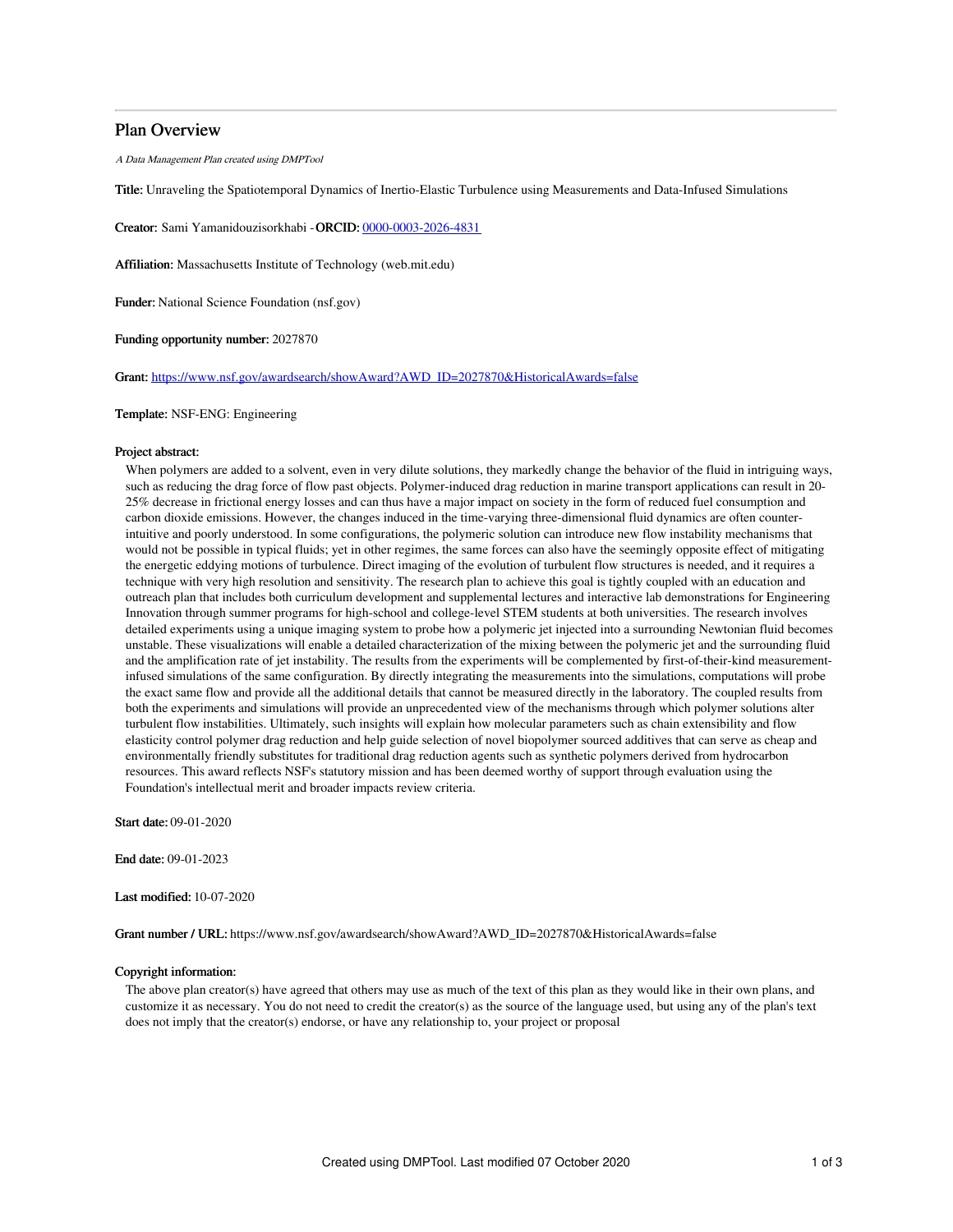# Unraveling the Spatiotemporal Dynamics of Inertio-Elastic Turbulence using Measurements and Data-Infused Simulations

## Products of Research

What types of data (experimental, computational, or text-based), metadata, samples, physical collections, models, software, curriculum materials, and other materials will be collected and/or generated in the course of the project? The DMP should describe the expected types of data to be retained, managed, and shared, and the plans for doing so. What descriptions of the metadata are needed to make the actual data products useful and reproducible for the general researcher? For collaborative proposals, the DMP should describe the roles and responsibilities of all parties with respect to the management of data (including contingency plans for the departure of key personnel from the project) both during and after the grant cycle.

At MIT, high-speed (4000 fps), high-resolution (500 pixels by 1000 pixels) Schlieren and particle image velocimetry (PIV) videos, each with a size of approximately 10GB, will be recorded for this project using a Phantom Miro m320s camera and stored in the format of Phantom high speed cameras (.cine). The raw unprocesssed video data can then be viewed, edited, and exported using the phantom camera control (PCC) software which is available online for free

(https://www.phantomhighspeed.com/resourcesandsupport/phantomresources/pccsoftware). The digital video can be exported as vertical stacks of TIFF images and will be processed using the license-free image processing software ImageJ (https://imagej.nih.gov/ij/).

For Schlieren imaging analysis at MIT, in-house developed MATLAB codes will be used and the output (for example spatial maps of the scale of segregation saved as text files (.txt). For our PIV analysis, the exported stack of TIFF images will be used as an input for the free PIVLab MATLAB Package. The output of the PIV analysis, i.e., twodimensional velocity profiles is exported as txt files. This text file (.txt) will then be used by in-house MATLAB codes for Dynamic Mode Decomposition.

At MIT, the data produced in the shear rheology, capillary breakup extensional rheology (CaBER), and capillary viscometry experiments will be stored as text (.txt) and Microsoft Excel Worksheet (.xlsx) files.

At JHU, high-fidelity, spatially- and temporally- resolved simulations will be performed during the proposed activity. During these simulations, statistical quantities will be computed and three-dimensional velocity, pressure and conformation fields will also be stored over regular time intervals. A single snapshot from a 512 x 256 x 256 grid is therefore 2.5GB, and a time-resolved evolution of a single simulation will require 1TB. Overall it is anticipated that 10TB of RAID storage are needed for redundant storage from a few flow conditions.

The data will initially be hosted on the local RAID system for fast access and processing, and will subsequently be moved to archival storage.

## Data Formats and Standards

In what format and/or media will the data or products be stored (e.g., hardcopy notebook and/or instrument outputs, ASCII, html, jpeg or other formats)? Where data are stored in unusual or not generally accessible formats, how may the data be converted to more accessible formats or otherwise made available to interested parties? When existing standards are absent or deemed inadequate, this should be documented along with any proposed solutions or remedies. In general, solutions and remedies to providing data in an accessible format should be offered with minimal added cost.

Question not answered.

#### Dissemination, Access and Sharing of Data

What specific dissemination approaches will be used to make data available and accessible to others, including any pertinent metadata needed to interpret the data? In this case, "available and accessible" refers to data that can be found and obtained without a personal request to the PI, for example by download from a public repository. What plans, if any, are in place for providing access to data, including websites maintained by the research group and contributions to public databases/repositories? For software or code developed as part of the project, include a description of how users can access the code (e.g., licensing, open source) and specific details of the hosting, distribution and dissemination plans. If maintenance of a website or database is the direct responsibility of the research group, what is the period of time the website or database is expected to be maintained? What are the practices or policies regarding the release of POST-AWARD MANAGEMENT data – for example, are they available before or after formal publication? What is the approximate duration of time that the data will be kept private? "Data sharing" refers to the release of data in response to a specific request from an<br>interested party. What are the policies for d or other rights or requirements? Research centers and major partnerships with industry or other user communities should also address how data are to be shared and managed with partners, center members, and other major stakeholders; publication delay policies (if applicable) should be clearly stated.

The data generated from the proposed research will be open to the research community, and will be disseminated at conferences, workshops and through the research webpages of the PI-McKinley (http://nnf.mit.edu/) and PI-Zaki (https://engineering.jhu.edu/zaki/).

Metadata documentation regarding the format of the data, its storage and access will also be made available to the community. On the MIT side, DSpace@MIT (https://dspace.mit.edu/) and on the JHU side Sharepoint (https://livejohnshopkins-my.sharepoint.com/) will be the primary places to share the documentation and processed data sets. In addition, algorithms developed during the course of the proposed activity will be available to the public under an open-source license.

The metadata for each individual Schlieren or PIV video will include imaging information and details on the fluid composition, flow parameters, and the specific geometry of each individual experiment. Imaging information includes frame rate, exposure time, magnification, numerical aperture, depth of focus and field of view (based on pixels) of the camera for each individual video. The fluid composition detail includes the type of polymer solute (e.g. polyethylene oxide (PEO)), composition of the solvent (e.g. water or sucrose/water) as well as the concentration and molecular weight of the solute. The metadata will be available as a separate technical report through DSpace@MIT as well is in header information of each data file.

The metadata for each simulation includes the flow and computational parameters, including the Reynolds and Weissenberg numbers, the polymer concentration and maximum extensibility, geometric values, domain sizes and resolution. For measurement-infused simulations, a link to the metadata for the experimental measurements will be included. The metadata will be available as a technical report through JHU-Sharepoint.

#### Re-Use, Re-Distribution and Production of Derivatives

What are your policies regarding the use of data provided via general access or sharing? For data to be deemed "re-usable," it must be accompanied by any metadata needed to